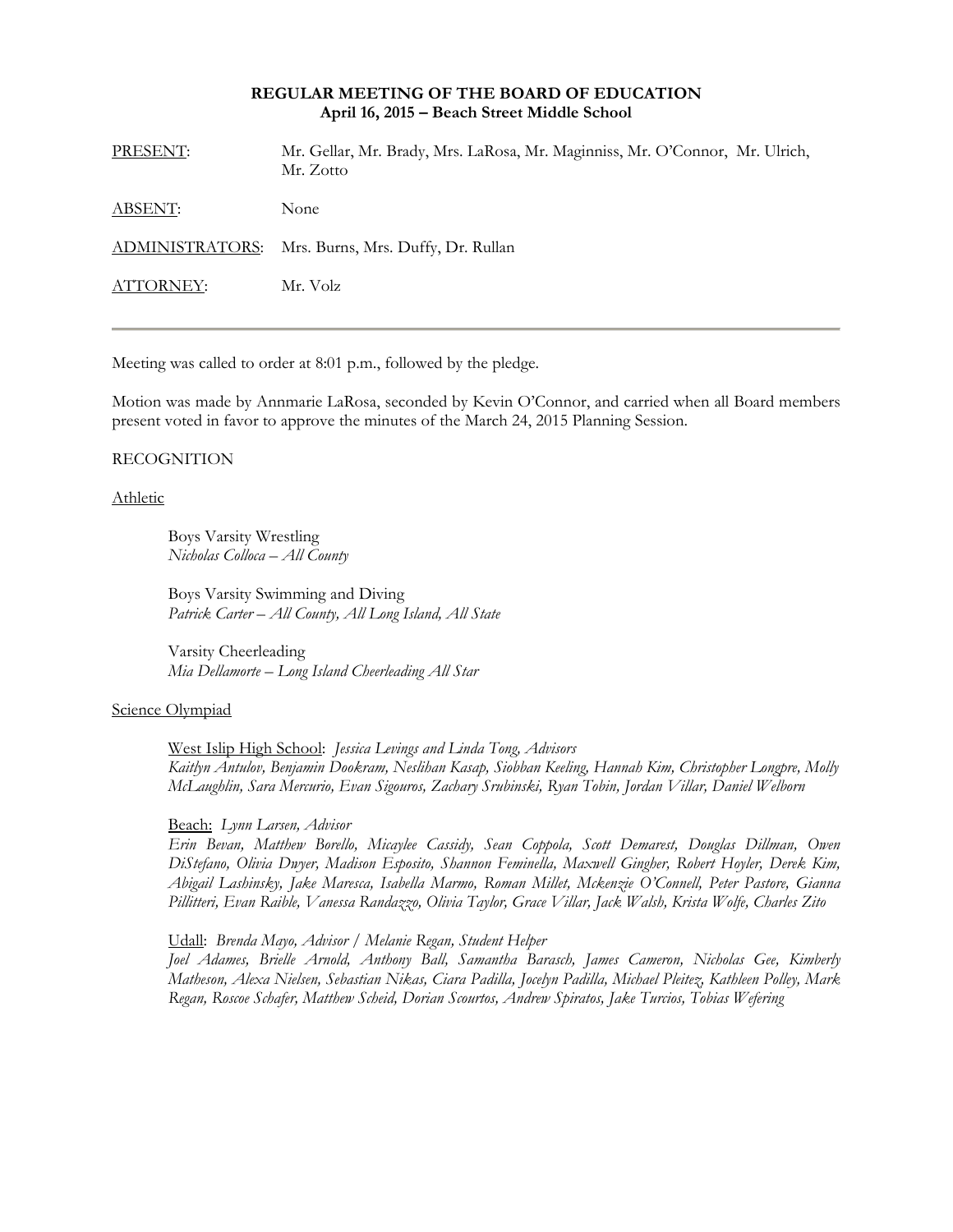# PERSONNEL

Motion was made by Annmarie LaRosa, seconded by Scott Brady and carried when all Board members present voted in favor to approve TEACHING: RESIGNATION: Heather Gallo, Elementary, effective July 1, 2015.

Motion was made by Kevin O'Connor, seconded by Ron Maginniss and carried when all Board members present voted in favor to approve TEACHING: CHILD-REARING LEAVE OF ABSENCE (unpaid): Maureen Sanchez, Special Education, effective April 20, 2015 through June 30, 2015 (Manetuck).

Motion was made by Bob Ulrich, seconded by Kevin O'Connor and carried when all Board members present voted in favor to approve TEACHING: CHILD-REARING LEAVE OF ABSENCE (unpaid): Ariana Stubbmann, Reading, effective September 1, 2015 through June 30, 2016 (Manetuck).

Motion was made by Bob Ulrich, seconded by Scott Brady and carried when all Board members present voted in favor to approve CLASSIFIED (CIVIL SERVICE): SUBSTITUTE CLERICAL (\$11.00 per hour): \*Michelle Gent, effective April 17, 2015.

Motion was made by Bob Ulrich, seconded by Mike Zotto and carried when all Board members present voted in favor to approve CLASSIFIED (CIVIL SERVICE): SUBSTITUTE FOOD SERVICE WORKER (\$9.75 per hour): Claire Bodner, effective April 17, 2015.

Motion was made by Scott Brady, seconded by Bob Ulrich and carried when all Board members present voted in favor to approve CLASSIFIED (CIVIL SERVICE): SUBSTITUTE PARAPROFESSIONAL (\$9.75 per hour): \*Christine Antippas, effective April 17, 2015; \*Jennifer Bosch, effective April 17, 2015; \*Melissa Iehle, effective April 17, 2015; \*Lisa MacInness, effective April 17, 2015; Laura Mihlstin, effective April 17, 2015.

Motion was made by Bob Ulrich, seconded by Scott Brady and carried when all Board members present voted in favor to approve OTHER: ALTERNATIVE SCHOOL INSTRUCTOR 2014-2015: Robert Pitagno, effective April 13, 2015 (replacing Alexandra Nohowec {approved at September 11, 2014 BoE meeting}).

Motion was made by Bob Ulrich, seconded by Kevin O'Connor and carried when all Board members present voted in favor to approve OTHER: 2015 SPRING HIGH SCHOOL & MIDDLE SCHOOL COACHES: BOYS LACROSSE: Scott Mattera, Assistant Udall Coach (replacing Edward Montalvo {approved at February 12, 2015 BoE meeting}); Edward Montalvo, Udall & JV Volunteer Coach (change from Assistant Udall Coach {approved at February 12, 2015 BoE meeting}).

Motion was made by Kevin O'Connor, seconded by Annmarie LaRosa and carried when all Board members present voted in favor to approve OTHER: HOMEBOUND INSTRUCTOR (\$30 per hour): Joann Hilbert, effective April 17, 2015.

# CURRICULUM UPDATE

Dr. Rullan informed the audience that the New York State English Language Arts testing took place this week for Grades 3-8 and that there was an increase in the number of students who refused to take the exam. Dr. Rullan provided an update as to the various activities within each of the curricular areas. Dr. Rullan congratulated the cast of Mary Poppins for a phenomenal performance.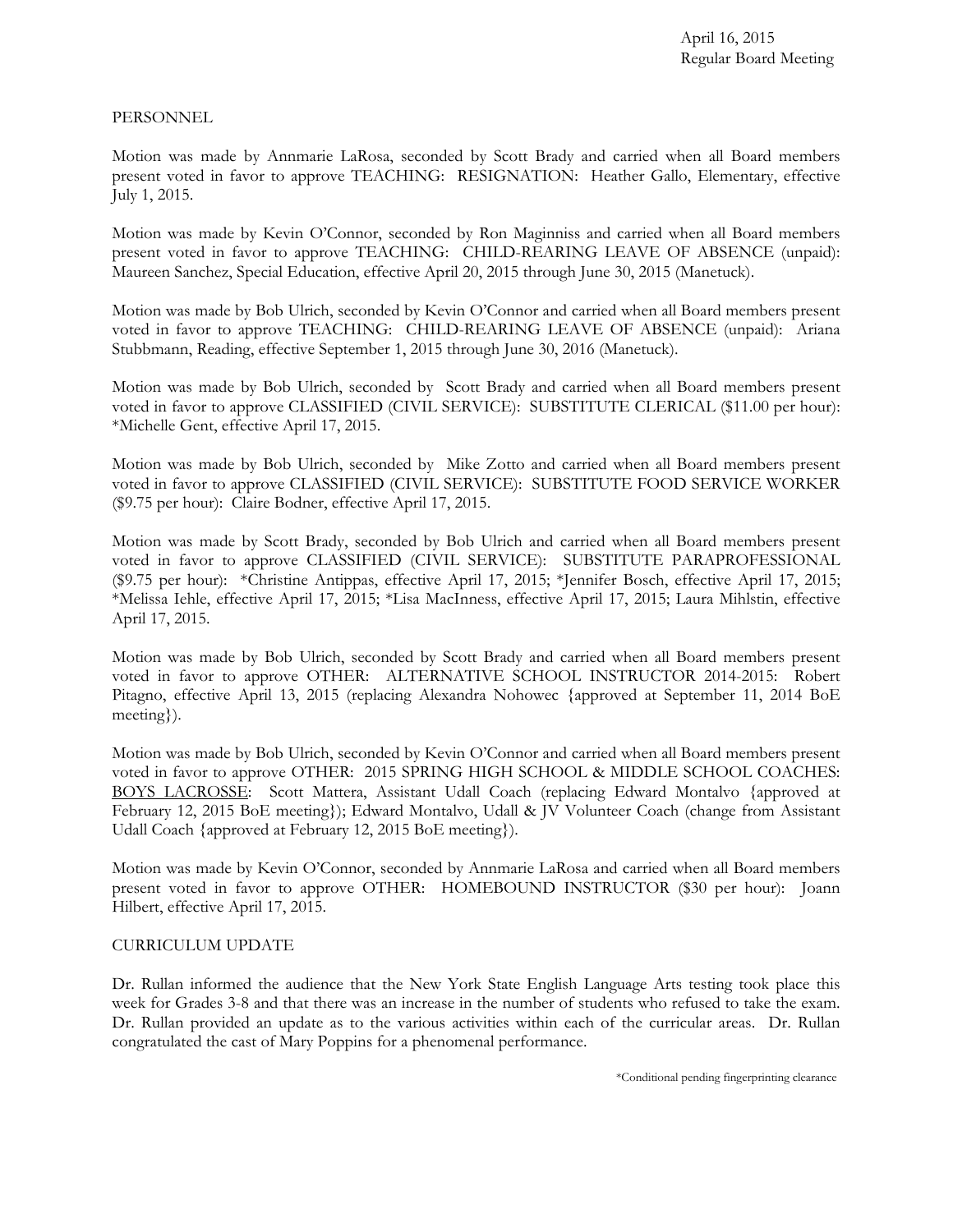# REPORT OF BOARD COMMITTEES

Finance Committee: Bob Ulrich reported on the meeting held on 4/14/2015. Items reviewed included the February treasurer's report, extracurricular report, February payroll summary and claims audit report. Warrants, February financial statements, donation of a 1998 Pontiac Grand Prix, donation from Farrell's of Brooklyn for Ipads, Stipulation of Settlement and Release for Gersh Academy, health service contracts for Bellmore UFSD, Deer Park UFSD, Smithtown CSD and South Huntington UFSD and a bid for the purchase of a pre-owned commercial Tractor/Mower were reviewed.

Education Committee: Annmarie LaRosa reported on the meeting held on 4/16/2015. Items reviewed included Superintendent's Conference Day, the professional development calendar for next year, kindergarten writing samples, the possibility of Universal Pre-K classes and fostering consistency in the area of grading requirements and practices.

Buildings and Grounds: Kevin O'Connor reported on the meeting held on 4/14/2015. Items reviewed included difficulties encountered mounting the new high school score board and prioritizing potential bond proposition items.

Committee on Special Education/Preschool Special Education: Ron Maginniss reported on the meeting that took place on 4/16/2015. An update on annual reviews, CSE and CPSE recommendations for the month and student placements were reviewed.

# FINANCIAL MATTERS

The treasurer's report for February was presented. Beginning balance as of 1/31/2015: \$46,460,182.40; ending balance as of 2/28/15: \$39,914,575.41.

Motion was made by Bob Ulrich, seconded by Kevin O'Connor, and carried when all Board members present voted in favor to approve Budget Transfers 3183-3190.

Motion was made by Bob Ulrich, seconded by Kevin O'Connor, and carried when all Board members present voted in favor to approve Stipulation of Settlement and Release for Gersh Academy.

Motion was made by Bob Ulrich, seconded by Kevin O'Connor, and carried when all Board members present voted in favor to approve a donation from Doreen Montefusco – High School Automotive Class – 1998 Pontiac Grand Prix VIN No.1G2WJ52M8WF231596 Kelly Blue Book – Market Value \$1,432 and donation from Farrell's of Brooklyn for Ipads for Special Education Classes - \$3,700.

Motion was made by Bob Ulrich, seconded by Kevin O'Connor, and carried when all Board members present voted in favor to approve 2014-2015 Health Services Contracts for: Bellmore UFSD - \$977.12; Deer Park UFSD - \$3,446.56; Smithtown CSD - \$836.21 and South Huntington UFSD - \$18,113.12.

Motion was made by Scott Brady, seconded by Kevin O'Connor, and carried when all Board members present voted in favor to approve bid for Storr Tractor Company – purchase of pre-owned commercial tractor/mower.

### PRESIDENT'S REPORT

Motion was made by Bob Ulrich, seconded by Annmarie LaRosa, and carried when all Board members present voted in favor to approve adoption of the 2015-2016 School District Budget in the amount of \$117,750,846.

Motion was made by Annmarie LaRosa, seconded by Scott Brady, and carried when all Board members present voted in favor to approve Memorandum of Agreement with WITA regarding Employee A.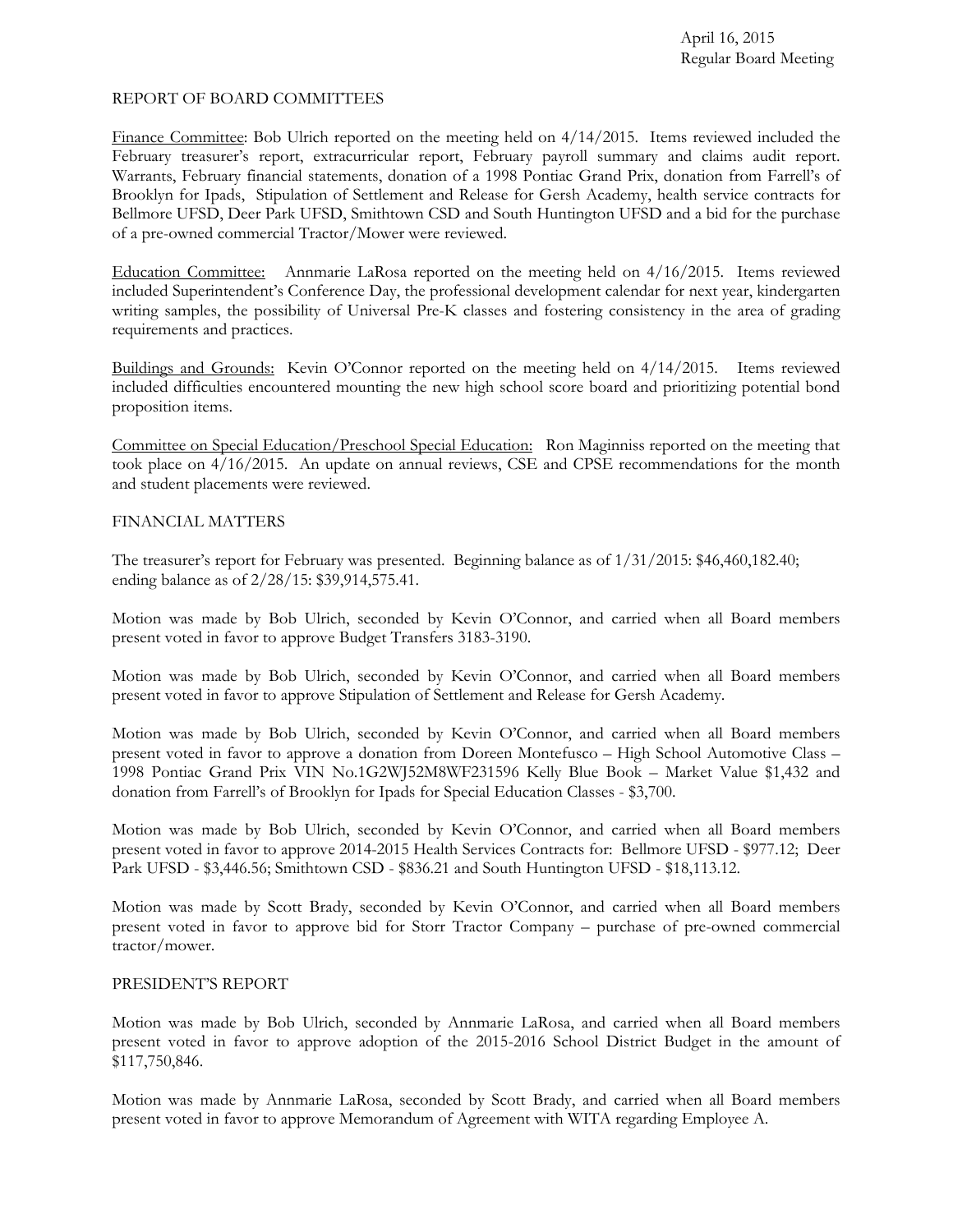#### SUPERINTENDENT'S REPORT

The PTA will hold a Blood Drive on April 20, 2015 at Oquenock Elementary School.

The concert season begins April 28 and will take place over the next two months. Check the district website for dates and times.

Mrs. Burns encouraged everyone to attend athletic events and enjoy what all the teams have to offer.

### NOTICES/REMINDERS

Nominating Petitions for Board Trustee seats are due at District Office by 5:00 p.m. on April 20, 2015.

The Relay for Life meeting will take place on April 20, 2015 at the High School at 7:30 p.m.

Residents who wished to speak during an "Invitation to the Public":

Mr. Robert LeVien, Jr. 61 Lawn Avenue, West Islip – Mr. Levien has a fourth grade daughter at Paul J. Bellew and has concerns regarding class size; he feels his daughter's class size has gradually increased each year. He feels this is not fair to the students, parents or teachers and asked that the numbers be looked at closely and changes be made for next year.

Mrs. Patrice Nelson, 715 Hyman Avenue, West Islip – Mrs. Nelson had concerns regarding the ELA test data and teachers not being able to identify the areas in which students are struggling. Mrs. Burns explained that teachers have this data and suggested she reach out to Dr. Rullan who can explain further. Dr. Rullan explained that the assessments are just one way in which students are assessed. Teachers use multiple measures to identify strengths and deficits in each student.

Mr. Jason Rivera, 408 Myrtle Avenue, West Islip – Mr. Rivera spoke on behalf of himself and other parents in the community. Mr. Rivera asked why there were more ConnectEd calls to parents regarding the March 30<sup>th</sup> Communities Against Substance Abuse Forum held at Hauppauge High School than district-held events. Mrs. Burns explained that this event was held to address those being lost to substance abuse. Mr. Rivera found the letters on the website regarding opting out offensive. Mrs. LaRosa explained that the district is trying to be considerate to the entire community and must balance the needs of all students. Mr. Rivera requested the Board take a stand against the high stakes testing. Mr. Gellar explained the Board's limitations in this regard and the actions already taken. Mr. Rivera feels the district needs a districtwide opting out policy. Mrs. Burns explained that there are clear and specific protocols regarding testing protocols which are being re-evaluated.

Mrs. Ruth Mineo – Mrs. Mineo announced that there would be a protest at Senator Phil Boyle's office on April 24th. Mrs. Mineo shared her concerns regarding the ELA testing. She feels teachers do not see the value in the test and that the passages are not developmentally appropriate. Mrs. Mineo requested to know which educators developed the tests. Dr. Rullan will obtain more specific information regarding this.

Mrs. Jessica Horvath, 1054 Celia Street, West Islip - Mrs. Horvath asked why testing students are not combined into one location when taking the tests. Mrs. Burns explained that the building administration is assessing how best to address the needs of all students.

Mrs. Doreen Hantzschel, 1129 Jefferson Avenue, West Islip - Mrs. Hantzschel shared some of her thoughts regarding the testing environment when her son took the ELA testing this week. The teachers set the tone and made all students feel comfortable and an environment that was not stressful. Mrs. Hantzschel feels taking the exams are a personal choice for each family and students are being used by both sides in this issue. Mrs. Hantzschel felt a decoding program would greatly benefit the students.